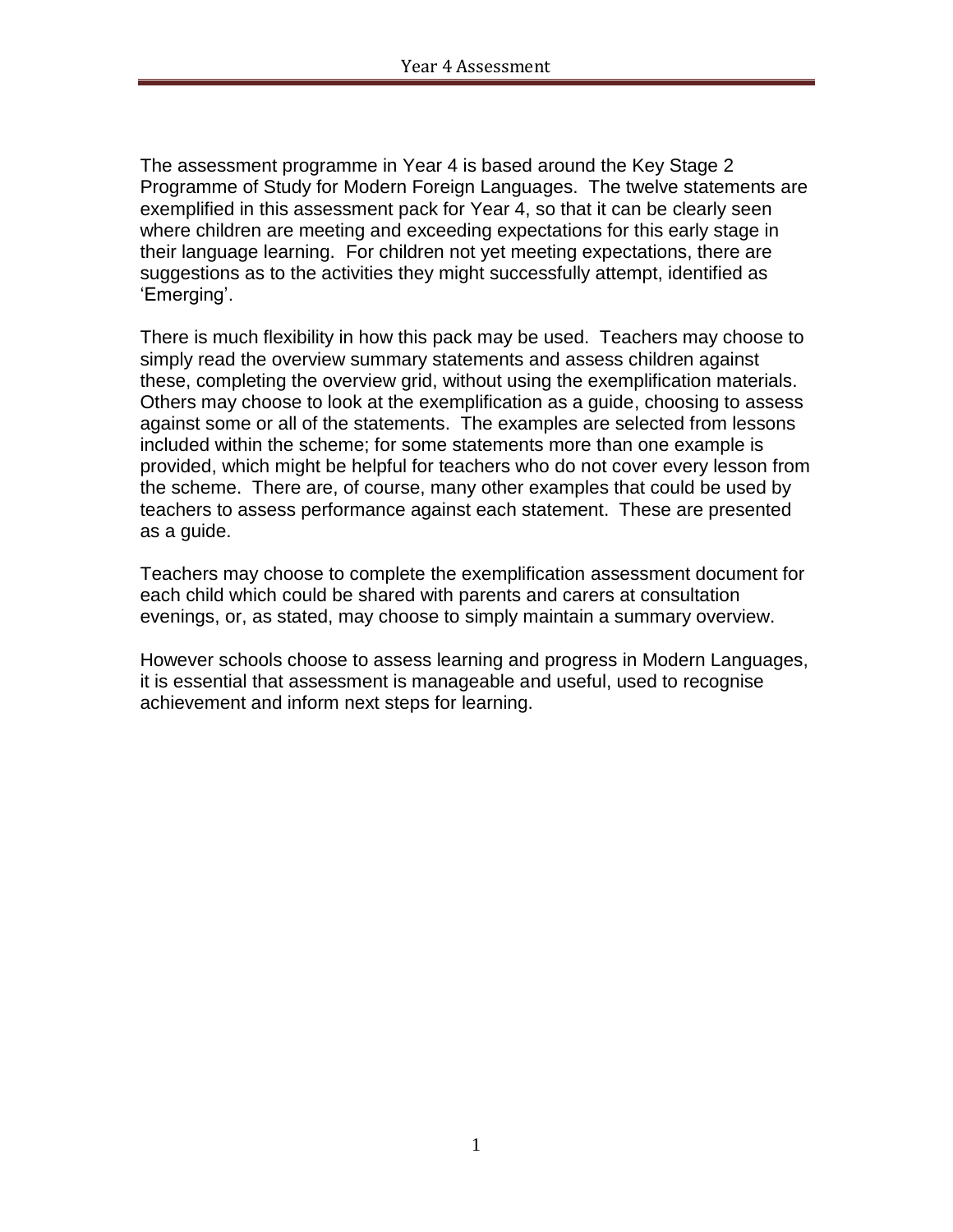# **Links to the Programme of Study:**

Statement 1:

# *Listen attentively to spoken language and show understanding by joining in and responding*

### **Expectations:**

Emerging – recognise and respond to two or more short phrases with support Meeting expectations – recognise and respond to short phrases Exceeding expectations – listen for meaning and content and identify key details from language spoken at near normal speed, involving familiar language

| <b>Exemplification</b>                                           | <b>With</b> | Unsupported | <b>Confident</b> |
|------------------------------------------------------------------|-------------|-------------|------------------|
|                                                                  | support     |             |                  |
| <b>Lesson &amp; Activity</b>                                     |             |             |                  |
|                                                                  |             |             |                  |
| Emerging:                                                        |             |             |                  |
| Lesson 1 - Listen attentively to the                             |             |             |                  |
| story and respond by holding the                                 |             |             |                  |
| flashcard of the body part in the air                            |             |             |                  |
| as it is mentioned in the story                                  |             |             |                  |
| <b>Emerging:</b>                                                 |             |             |                  |
| Lesson 4 - Respond to teacher's                                  |             |             |                  |
| questions in French following the                                |             |             |                  |
| story of 'Maman' by showing or                                   |             |             |                  |
| stating how many animals were on                                 |             |             |                  |
| each page                                                        |             |             |                  |
| <b>Meeting expectations:</b>                                     |             |             |                  |
| Lesson 1 - Listen attentively to the                             |             |             |                  |
| story and respond by matching what                               |             |             |                  |
| is heard to the phrases on cards for                             |             |             |                  |
| the story of the monster                                         |             |             |                  |
| <b>Meeting expectations:</b><br>Lesson 5 - Listen attentively to |             |             |                  |
| teacher's questions relating to the                              |             |             |                  |
| animals and respond with single                                  |             |             |                  |
| word answers or short sentences,                                 |             |             |                  |
| giving information about the animals                             |             |             |                  |
| in relation to colour, size,                                     |             |             |                  |
| characteristic                                                   |             |             |                  |
|                                                                  |             |             |                  |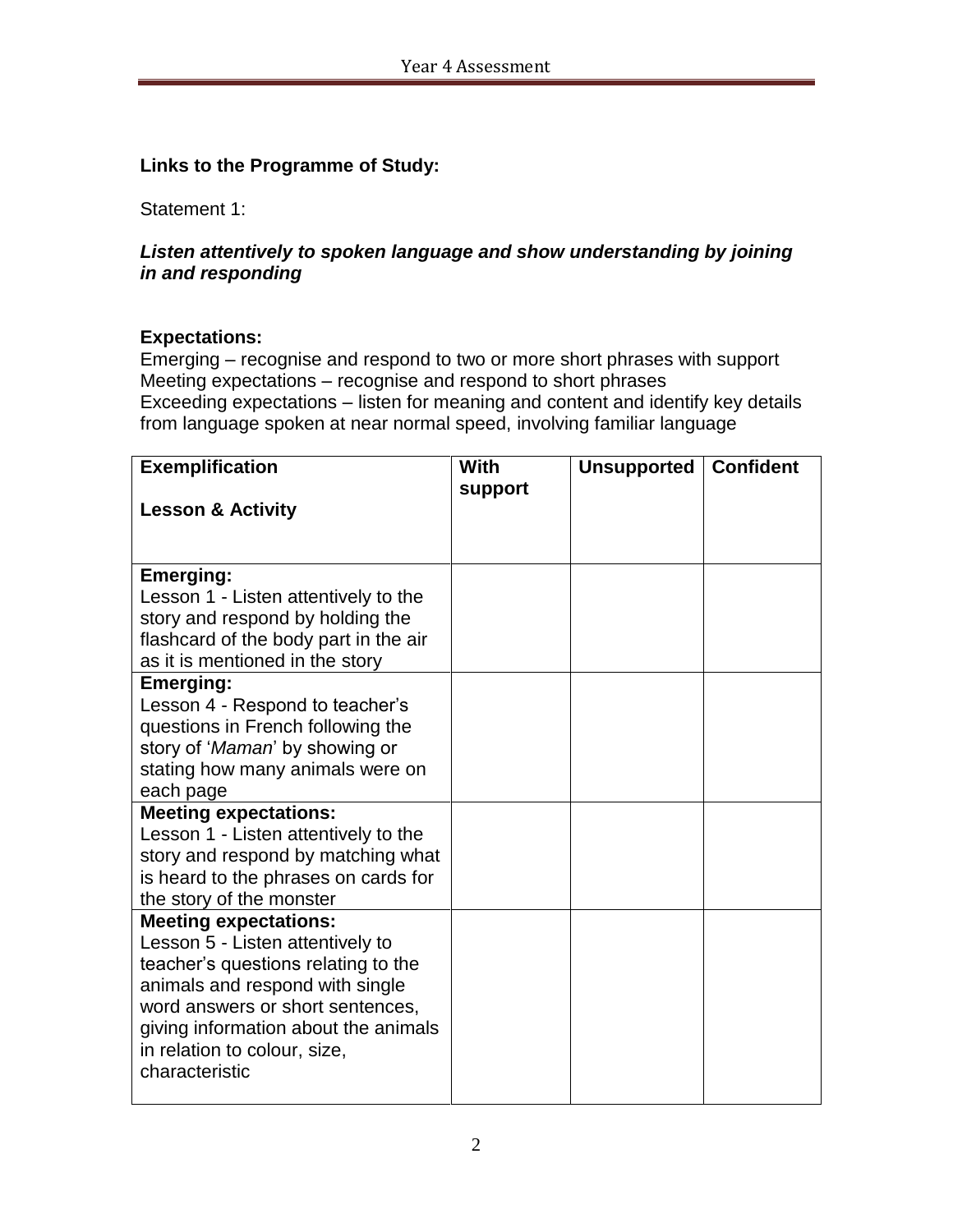| <b>Exceeding expectations:</b>       |  |  |
|--------------------------------------|--|--|
| Lesson 1 - Follow the story read     |  |  |
| aloud without seeing the powerpoint  |  |  |
| images and recall details regarding  |  |  |
| the monster body parts and colours   |  |  |
| mentioned                            |  |  |
| <b>Exceeding expectations:</b>       |  |  |
| Lesson 11 - Identify which story (Le |  |  |
| radis géant) is being read aloud or  |  |  |
| played on the sound file without     |  |  |
| seeing the text; sustain             |  |  |
| concentration when listening;        |  |  |
| identify characters from the story,  |  |  |
| using knowledge of recently learned  |  |  |
| vocabulary; work out the meaning of  |  |  |
| repeated phrases in the text through |  |  |
| context                              |  |  |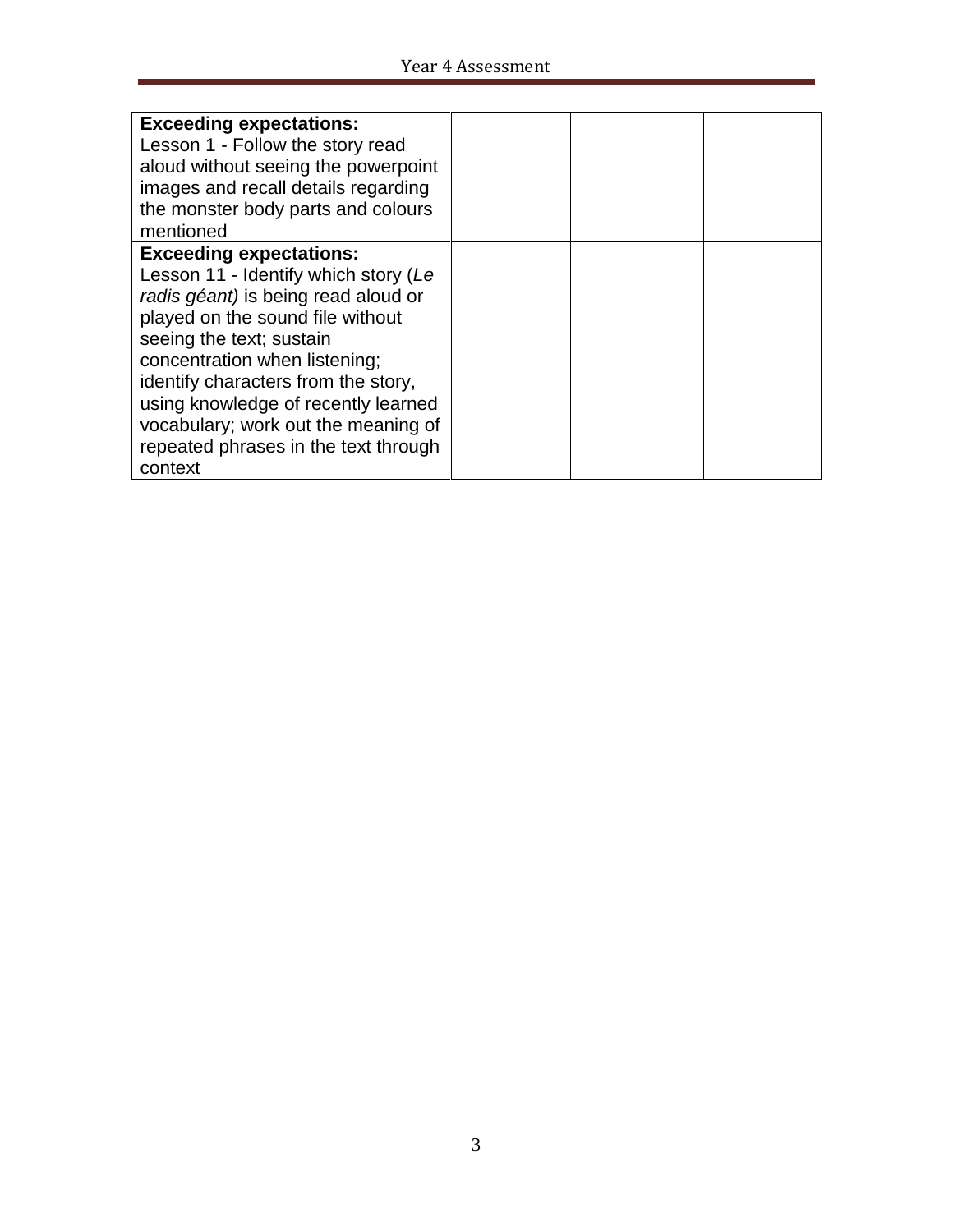Statement 2:

### *Explore the patterns and sounds of language through songs and rhymes and link the spelling, sound and meaning of words*

Emerging – identify sounds and rhyming words in songs and rhymes with support Meeting expectations – identify patterns in words in songs and rhymes and understand the meaning of some individual words

Exceeding expectations – follow the text of a poem, short story or song, read or sung at normal speed, using knowledge of sound patterns to support listening, demonstrating some understanding of content and linking spelling to the sound of words

| <b>Exemplification</b>                                                                                                                                                                                                                                                                                                                           | With    | <b>Unsupported</b> | <b>Confident</b> |
|--------------------------------------------------------------------------------------------------------------------------------------------------------------------------------------------------------------------------------------------------------------------------------------------------------------------------------------------------|---------|--------------------|------------------|
| <b>Lesson &amp; Activity</b>                                                                                                                                                                                                                                                                                                                     | support |                    |                  |
| <b>Emerging:</b><br>Lesson 8 - Identify rhyming words in<br>the song' Meunier tu dors', with or<br>without support                                                                                                                                                                                                                               |         |                    |                  |
| <b>Meeting expectations:</b><br>Lesson 8 - Identify rhyming words<br>within the song 'Meunier tu dors'<br>and recognise that the last<br>consonant is silent in ' <i>dors'</i> and'<br>fort; recognise previously learned<br>graphemes within the word 'moulin'<br>and link to other words containing a<br>similar sound -eg. rouge, cinq, lapin |         |                    |                  |
| <b>Exceeding expectations:</b><br>Lesson 8 - After becoming familiar<br>with the song, follow the lyrics easily<br>and write the last line heard when<br>the song is paused, without<br>reference to the text, drawing on<br>knowledge of sound patterns and<br>linking this to spelling                                                         |         |                    |                  |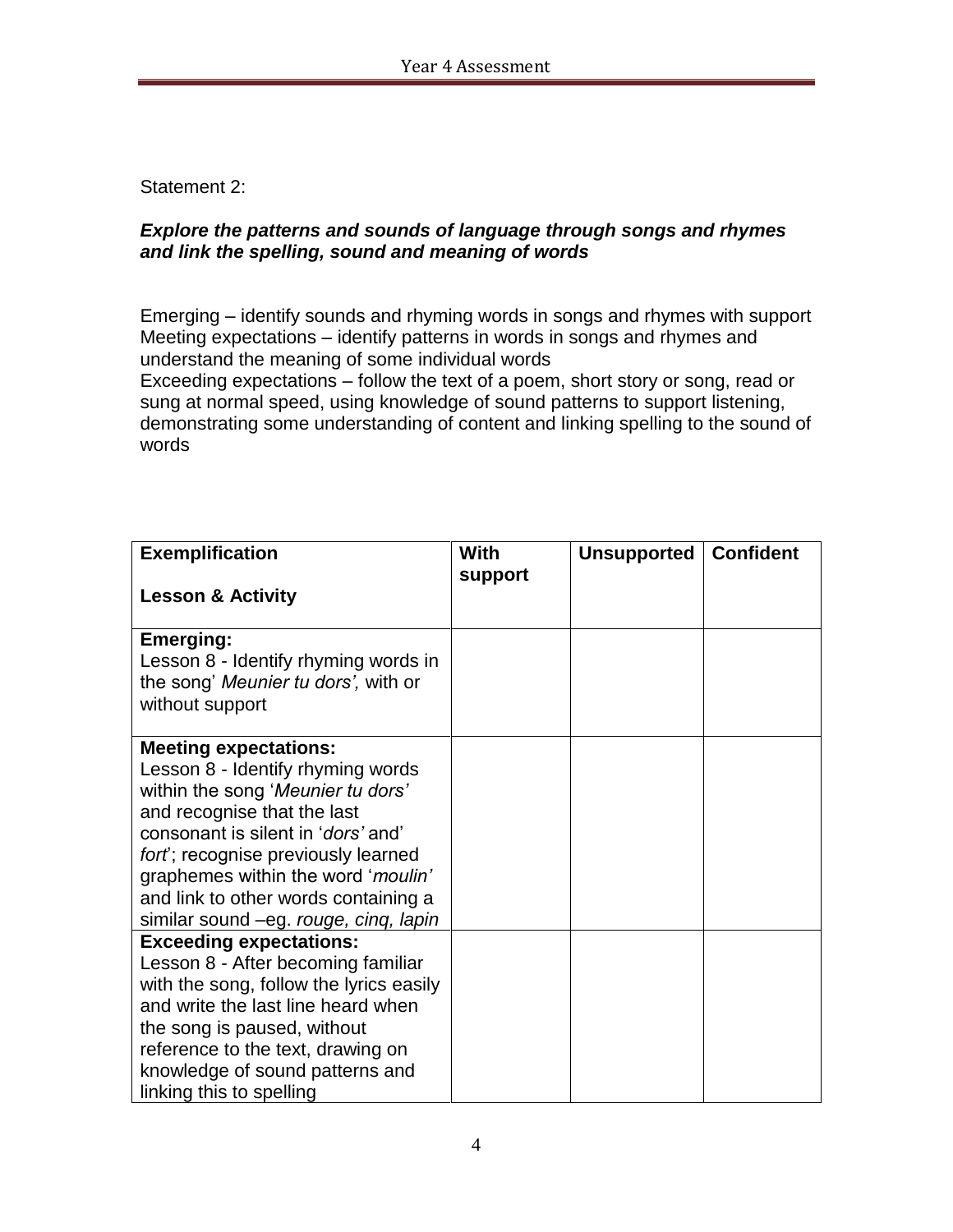Statement 3:

### *Engage in conversations; ask and answer questions; express opinions and respond to those of others; seek clarification and help*

# **Expectations:**

Emerging – understand a familiar question and respond using a short sentence with support

Meeting expectations – respond using a short sentence when answering several rehearsed questions, demonstrating understanding

Exceeding expectations – hold a conversation relating to a current topic involving practised questions, expressing opinions, listening and demonstrating understanding of the answers given

| <b>Exemplification</b>                                                     | <b>With</b> | Unsupported   Confident |  |
|----------------------------------------------------------------------------|-------------|-------------------------|--|
| <b>Lesson &amp; Activity</b>                                               | support     |                         |  |
| <b>Emerging:</b>                                                           |             |                         |  |
| Lesson 10 - Respond to a question<br>about brothers and sisters, following |             |                         |  |
| a short sentence model                                                     |             |                         |  |
| <b>Emerging:</b>                                                           |             |                         |  |
| Lesson 18 - Respond to a question                                          |             |                         |  |
| about likes and dislikes of hobbies                                        |             |                         |  |
| using a short sentence                                                     |             |                         |  |
| <b>Meeting expectations:</b>                                               |             |                         |  |
| Lesson 10 - Ask and answer                                                 |             |                         |  |
| questions about brothers and                                               |             |                         |  |
| sisters, responding in full sentences                                      |             |                         |  |
| <b>Meeting expectations:</b>                                               |             |                         |  |
| Lesson 18 - Ask and answer                                                 |             |                         |  |
| questions relating to hobbies with a                                       |             |                         |  |
| partner; answer using accurate                                             |             |                         |  |
| short statements including likes and                                       |             |                         |  |
| dislikes                                                                   |             |                         |  |
| <b>Exceeding expectations:</b>                                             |             |                         |  |
| Lesson 10 - Hold a conversation                                            |             |                         |  |
| within a group asking and answering                                        |             |                         |  |
| questions relating to family                                               |             |                         |  |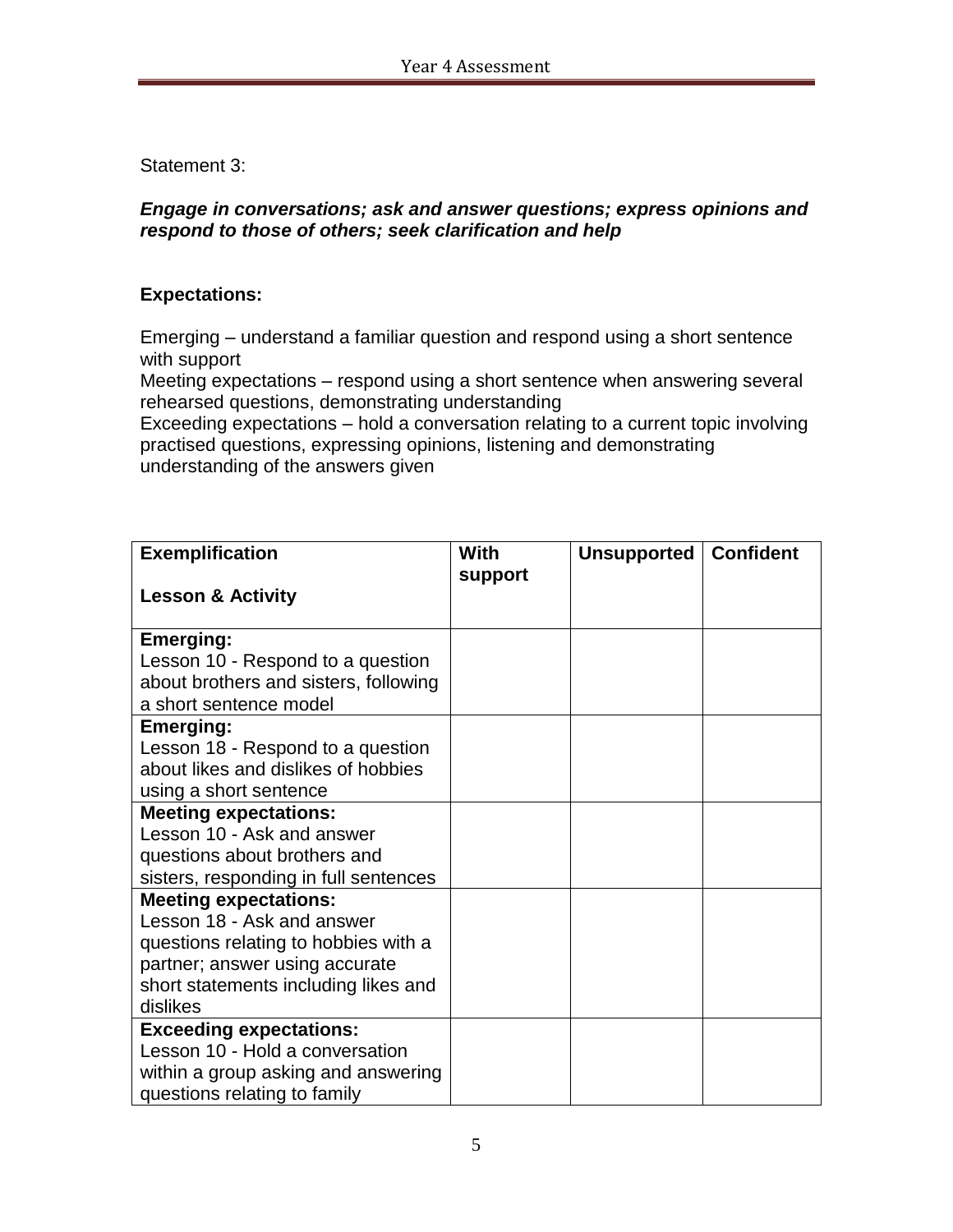| members, giving additional<br>information about names and ages,<br>using previously learned vocabulary<br>eg 'J'ai une soeur qui s'appelle<br>Emma. Elle a 10 ans.'                                                                                       |  |
|-----------------------------------------------------------------------------------------------------------------------------------------------------------------------------------------------------------------------------------------------------------|--|
| <b>Exceeding expectations</b><br>Lesson 18 - Express opinions about<br>hobbies using full sentences, link<br>phrases about likes and dislikes<br>together using an appropriate<br>conjunction; conduct conversation<br>without over-reliance on reference |  |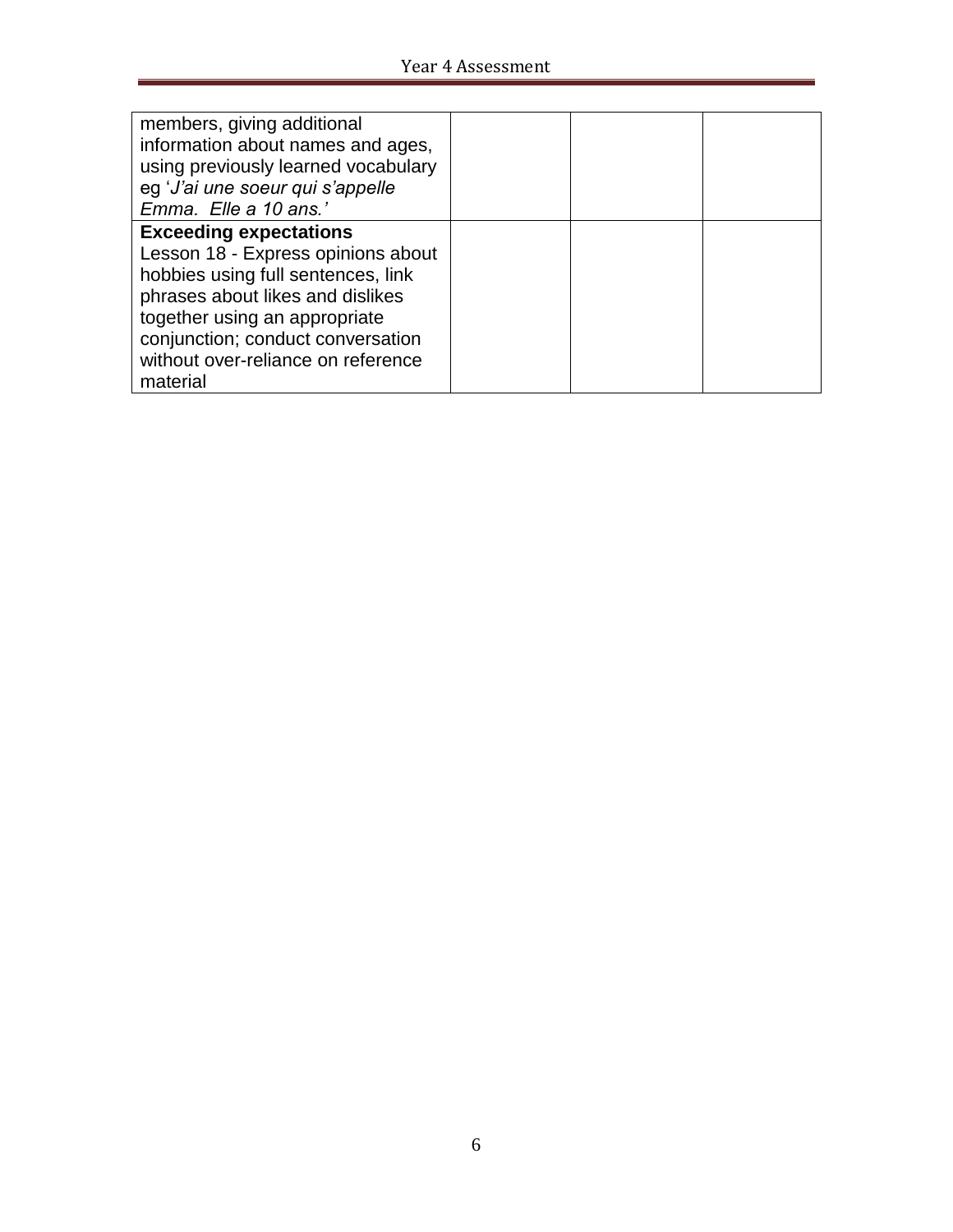Statement 4:

### *Speak in sentences, using familiar vocabulary, phrases and basic language structures*

### **Expectations:**

Emerging –respond to a familiar question using a short basic sentence with support

Meeting expectations – give two or more pieces of information, joining up simple sentences using a conjunction

Exceeding expectations – use more complex sentences containing a range of conjunctions and some adjectives

| <b>Exemplification</b><br><b>Lesson &amp; Activity</b>                                                                                                                                                                                                                             | With<br>support | <b>Unsupported</b> | <b>Confident</b> |
|------------------------------------------------------------------------------------------------------------------------------------------------------------------------------------------------------------------------------------------------------------------------------------|-----------------|--------------------|------------------|
| <b>Emerging:</b><br>Lesson 12 - Give a simple<br>statement relating to pets, using a<br>rehearsed response                                                                                                                                                                         |                 |                    |                  |
| <b>Meeting expectations:</b><br>Lesson 12 - Give information about<br>pets you have at home, stating what<br>you have and don't have and using<br>an appropriate conjunction within a<br>sentence – eg. J'ai un lapin et un<br>chat.<br>J'ai un lapin mais je n'ai pas de<br>chat. |                 |                    |                  |
| <b>Exceeding expectations:</b><br>Lesson 12 - Give information about<br>pets using extended sentences<br>including a description of colour and<br>personality, using a relative clause<br>appropriately eg J'ai un chat noir qui<br>est très timide.                               |                 |                    |                  |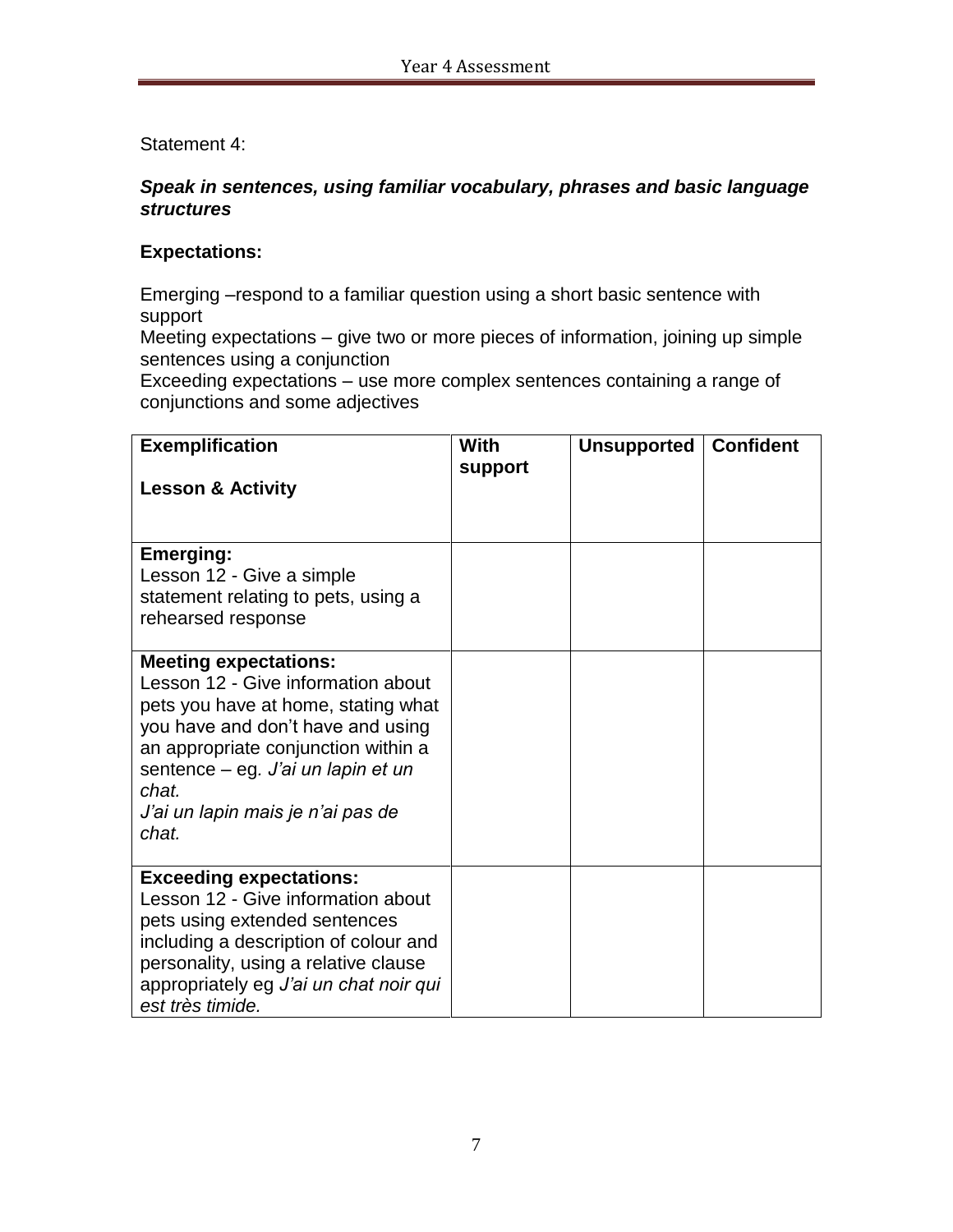Statement 5:

### *Develop accurate pronunciation and intonation so that others understand when they are reading aloud or using familiar words and phrases*

# **Expectations:**

Emerging – accurately pronounce some words, drawing on knowledge of a key grapheme

Meeting expectations – read aloud a short familiar phrase or sentence with accurate pronunciation, drawing on knowledge of pronunciation patterns, such as silent letters and key graphemes

Exceeding expectations – readily apply some previously learned pronunciation rules, working out how to pronounce unfamiliar vocabulary; uses intonation correctly when asking questions or expressing opinions

| <b>Exemplification</b>                                                | With    | <b>Unsupported</b> | <b>Confident</b> |
|-----------------------------------------------------------------------|---------|--------------------|------------------|
| <b>Lesson &amp; Activity</b>                                          | support |                    |                  |
| <b>Emerging:</b>                                                      |         |                    |                  |
| Lesson 4 - Read selected words                                        |         |                    |                  |
| from the zoo story <i>(tigre, lion,</i>                               |         |                    |                  |
| giraffe), remembering how to                                          |         |                    |                  |
| pronounce the letter 'i' in French                                    |         |                    |                  |
| <b>Meeting Expectations:</b>                                          |         |                    |                  |
| Lesson 4 - Read short familiar                                        |         |                    |                  |
| phrases from the zoo story with                                       |         |                    |                  |
| accurate pronunciation, drawing on                                    |         |                    |                  |
| knowledge of sound patterns eg.                                       |         |                    |                  |
| Regarde la giraffe! Il mange du                                       |         |                    |                  |
| poisson.                                                              |         |                    |                  |
| <b>Exceeding Expectations:</b><br>Lesson 4 - Read aloud several       |         |                    |                  |
|                                                                       |         |                    |                  |
| sentences from the zoo story with<br>accurate pronunciation, making a |         |                    |                  |
| good attempt at pronouncing                                           |         |                    |                  |
| unfamiliar vocabulary                                                 |         |                    |                  |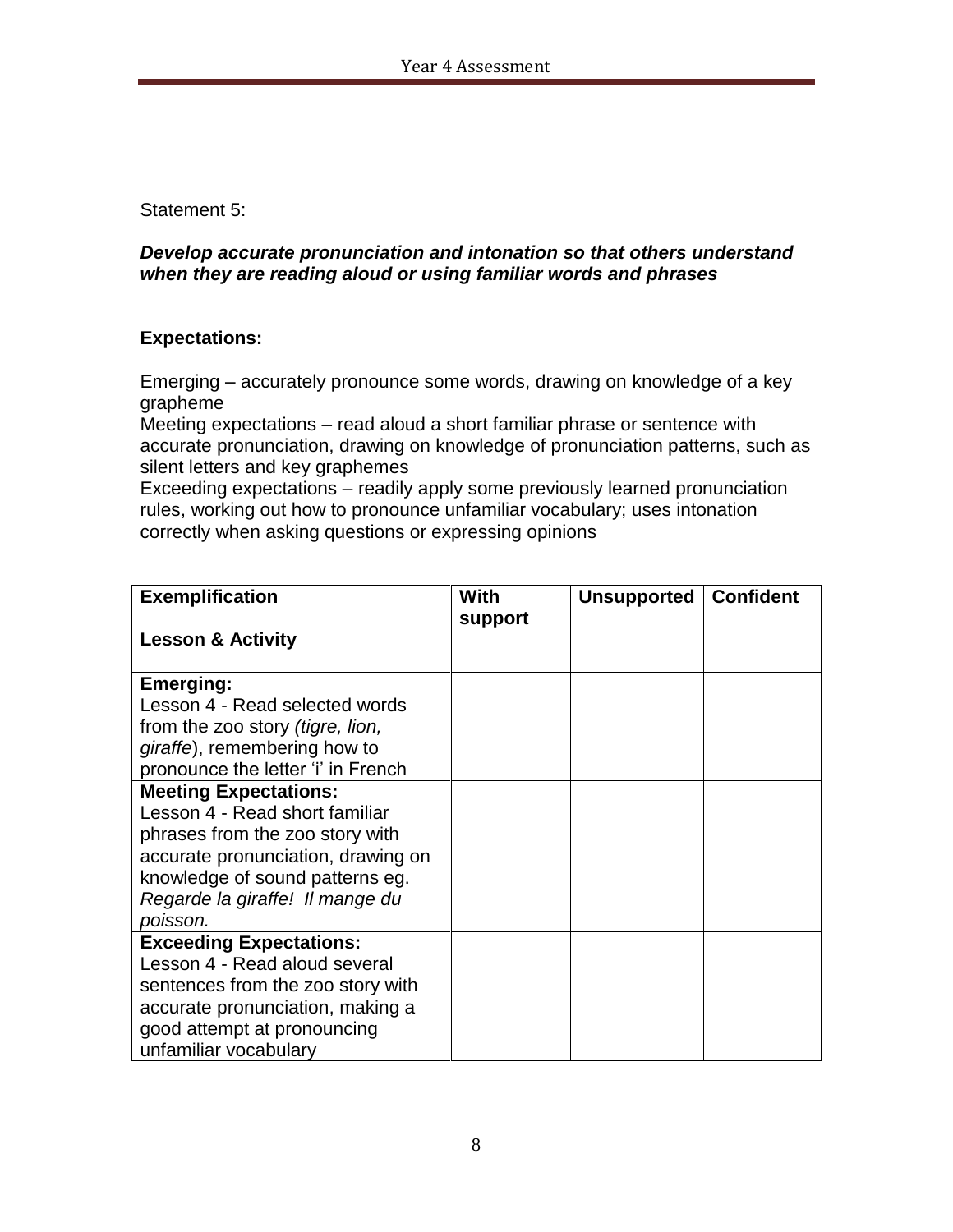Statement 6:

# *Present ideas and information orally to a range of audiences*

### **Expectations:**

Emerging – present a simple statement, with support, in response to a question or stimulus

Meeting expectations – present two or more sentences on a theme or topic, speaking confidently and can be easily understood

Exceeding expectations – prepare and deliver a short presentation using simple or complex sentences on a familiar theme or topic, speaking audibly and confidently

| <b>Exemplification</b>                                                                                                                                           | With    | Unsupported | <b>Confident</b> |
|------------------------------------------------------------------------------------------------------------------------------------------------------------------|---------|-------------|------------------|
| <b>Lesson &amp; Activity</b>                                                                                                                                     | support |             |                  |
| <b>Emerging</b><br>Lesson 9 - Present a simple<br>statement during the airport role<br>play; may need written support as a<br>prompt                             |         |             |                  |
| <b>Emerging</b><br>Lesson 17 - Present a sentence<br>relating to likes and dislikes of<br>hobbies to an audience; may need<br>written support                    |         |             |                  |
| <b>Meeting expectations:</b><br>Lesson 9 - Speak clearly and<br>audibly for an audience, presenting<br>two or more sentences as part of a<br>role play           |         |             |                  |
| <b>Meeting expecations:</b><br>Lesson 17 - Present simple<br>sentences to an audience relating to<br>likes and dislikes of hobbies; speak<br>clearly and audibly |         |             |                  |
| <b>Exceeding expectations:</b><br>Lesson 9 - Speak clearly and<br>audibly for an audience, using                                                                 |         |             |                  |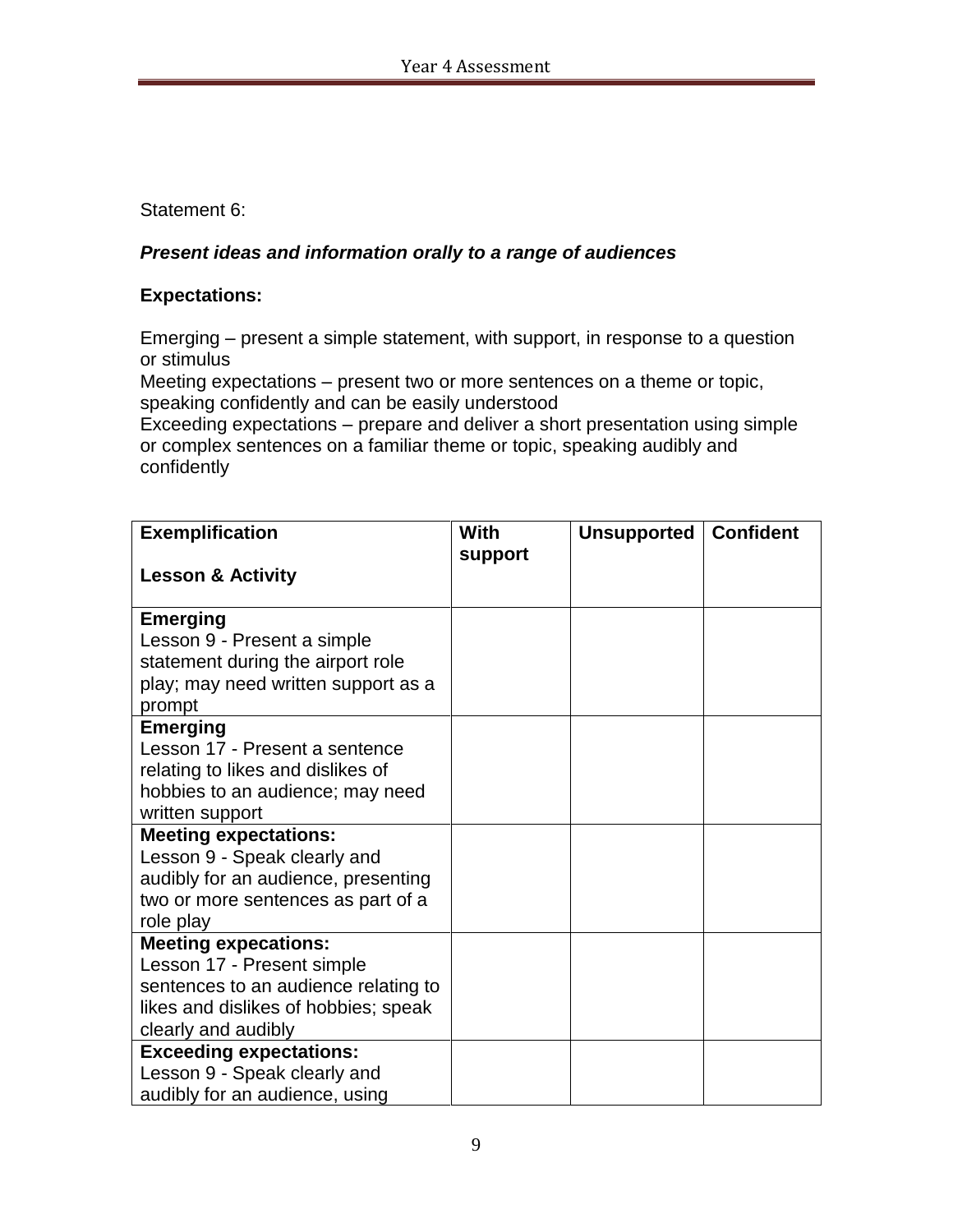| simple and more complex<br>sentences to introduce members of<br>the family during the airport role play<br>eg. 'Voici ma soeur qui s'appelle<br><i>Isabelle'</i> |  |  |
|------------------------------------------------------------------------------------------------------------------------------------------------------------------|--|--|
| <b>Exceeding expectations:</b>                                                                                                                                   |  |  |
| Lesson 17 - Speak clearly and                                                                                                                                    |  |  |
| audibly when presenting information                                                                                                                              |  |  |
| about hobby likes and dislikes; link                                                                                                                             |  |  |
| ideas within sentences using an                                                                                                                                  |  |  |
| appropriate conjunction to express                                                                                                                               |  |  |
| preferences eg. 'J'aime beaucoup                                                                                                                                 |  |  |
| jouer au football mais je n'aime pas                                                                                                                             |  |  |
| lire. Aussi j'adore aller au parc.                                                                                                                               |  |  |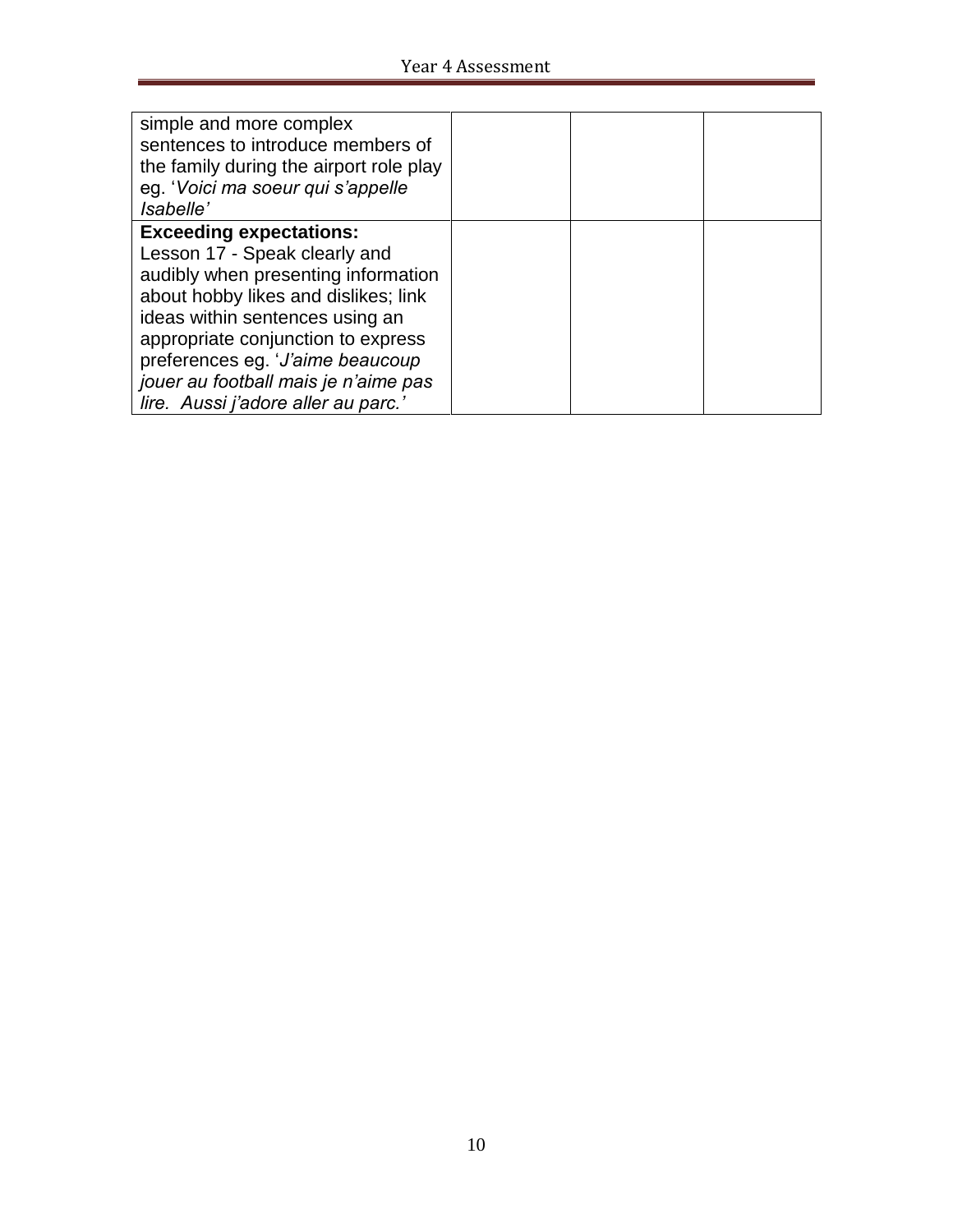Statement 7:

### *Read carefully and show understanding of words, phrases and simple writing*

# **Expectations:**

Emerging – read and understand a few simple sentences containing familiar language, with support

Meeting expectations – read and understand sentences contained within a short paragraph containing mainly familiar language

Exceeding expectations – read and understand short paragraphs of mainly familiar language, working out the meaning of unfamiliar vocabulary through context

| <b>Exemplification</b>                                                                                                                                                                                                                                                           | With<br>support | <b>Unsupported</b> | <b>Confident</b> |
|----------------------------------------------------------------------------------------------------------------------------------------------------------------------------------------------------------------------------------------------------------------------------------|-----------------|--------------------|------------------|
| <b>Lesson &amp; Activity</b>                                                                                                                                                                                                                                                     |                 |                    |                  |
| <b>Emerging:</b><br>Lesson 17 - Read and identify three<br>or more pieces of information from<br>the core reading task about hobbies,<br>with support if needed                                                                                                                  |                 |                    |                  |
| <b>Meeting expectations:</b><br>Lesson 17 - Read and understand<br>the key points within the core or<br>extension reading task about<br>hobbies; recognise activities which<br>the writer likes and dislikes                                                                     |                 |                    |                  |
| <b>Exceeding expectations:</b><br>Lesson 17 - Tackle independently<br>the extension reading task,<br>identifying all the key information<br>including likes and dislikes, and be<br>able to work out the meaning of<br>unfamiliar vocabulary, through<br>context eg. 'Cependant' |                 |                    |                  |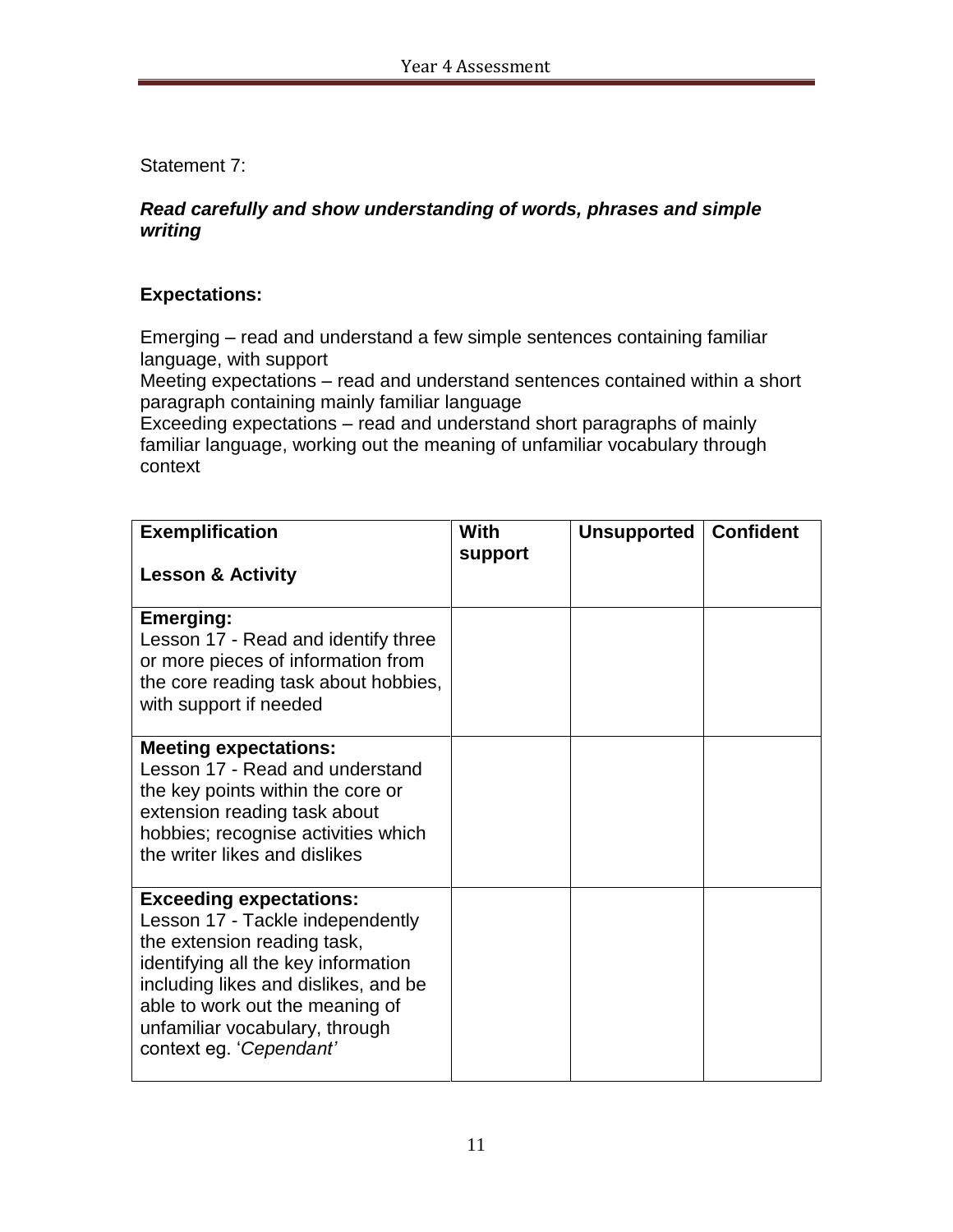### Statement 8:

### *Appreciate stories, songs, poems and rhymes in the language*

### **Expectations:**

Emerging – show some interest in listening to a short story, rhyme or poem using pictures and tone of voice as clues to meaning; may need support / appreciate songs, listen for sounds and join in singing some words or phrases Meeting expectations – Follow the gist of a short story, rhyme or poem as it is read aloud, sustaining interest and concentration, using pictures, tone of voice, cognates as clues to meaning / join in singing a song and follow the lyrics Exceeding – Follow the gist of an extended story involving more complex language as it is read aloud, using pictures, tone of voice, cognates and knowledge of language to decipher meaning / follow the lyrics of a song, easily commit the song to memory and enjoy performing the song

| <b>Exemplification</b>                                                                                                                                                          | With    | <b>Unsupported   Confident</b> |  |
|---------------------------------------------------------------------------------------------------------------------------------------------------------------------------------|---------|--------------------------------|--|
| <b>Lesson &amp; Activity</b>                                                                                                                                                    | support |                                |  |
| <b>Emerging:</b><br>Lesson 12 - Enjoy listening to the<br>rhyme 'Un petit lapin'; join in with<br>actions and individual words for the<br>first four lines of the poem          |         |                                |  |
| <b>Emerging:</b><br>Lesson 16 - Enjoy listening to the<br>song 'Au feu les pompiers' and<br>readily join in the activity, punching<br>the air on hearing the word<br>'Pompiers' |         |                                |  |
| <b>Meeting expectations:</b><br>Lesson $12 -$<br>Enjoy listening to the rhyme 'Un<br>petit lapin'; chorusing the first four<br>lines, using actions to demonstrate<br>meaning   |         |                                |  |
| <b>Meeting expectations:</b><br>Lesson 16 - Follow the lyrics of the<br>song 'Au feu les pompiers', identify<br>a key word                                                      |         |                                |  |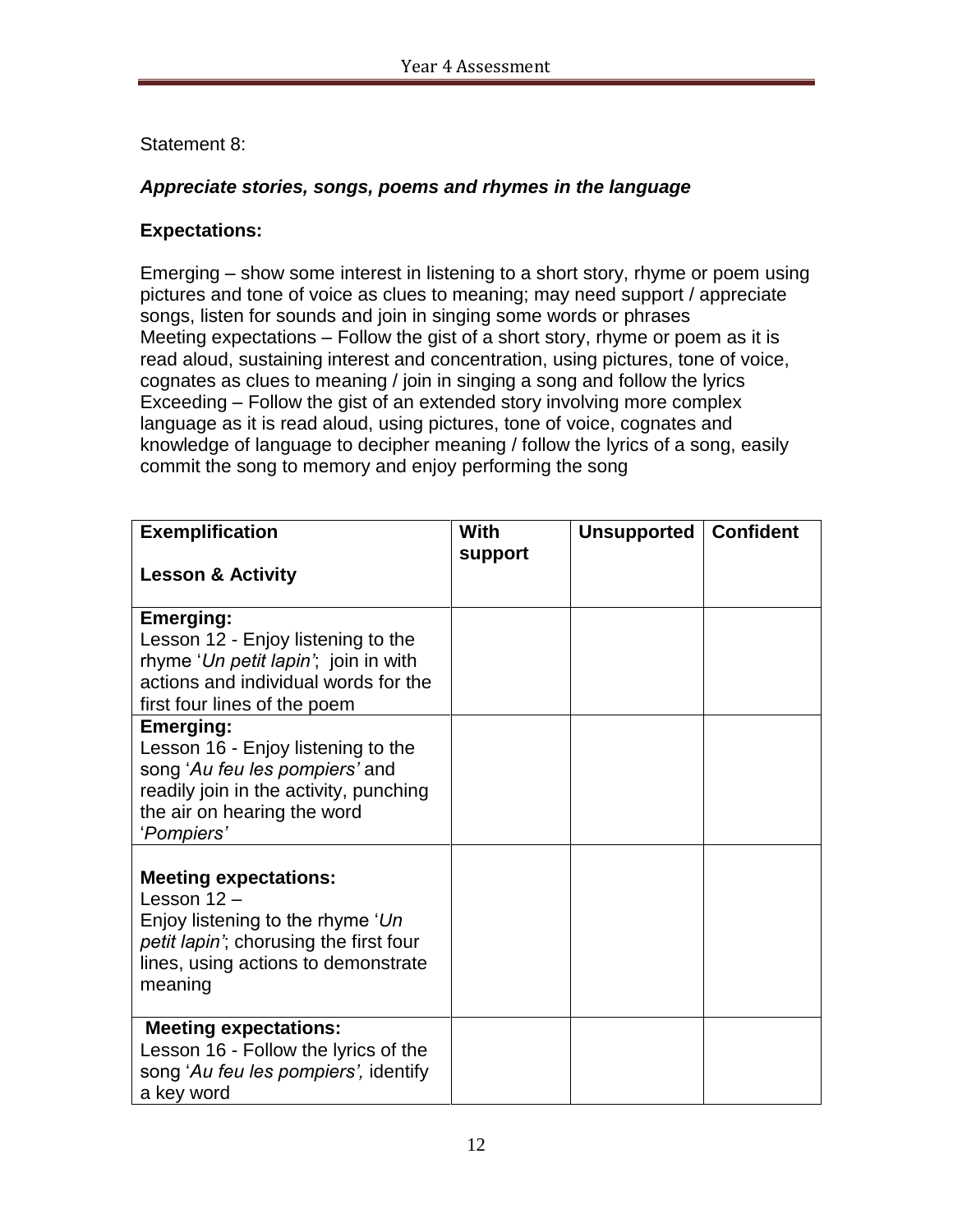| <b>Exceeding expectations:</b><br>Lesson 12 - Readily join in chanting<br>the rhyme after hearing it a few<br>times; learn both the first half and<br>the second half and commit most of<br>the rhyme to memory for a<br>performance in assembly |  |  |
|--------------------------------------------------------------------------------------------------------------------------------------------------------------------------------------------------------------------------------------------------|--|--|
| <b>Exceeding expectations:</b><br>Lesson 16 - Follow the lyrics of the<br>song 'Au feu les pompiers', readily<br>commit the song to memory after<br>hearing several times; enjoy<br>performing the song to an audience                           |  |  |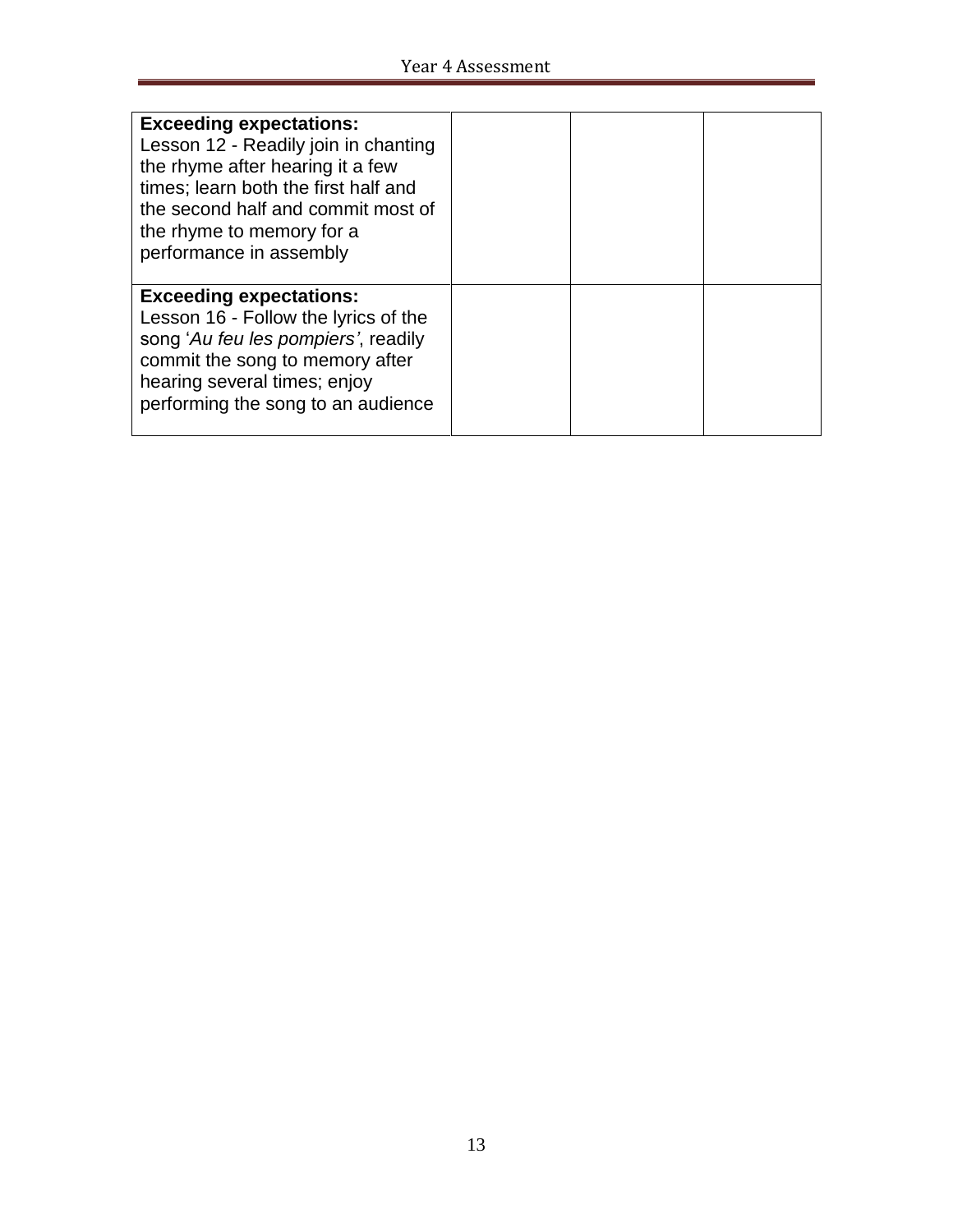### Statement 9:

#### *Broaden their vocabulary and develop their ability to understand new words that are introduced into familiar written material, including using a dictionary*

### **Expectations:**

Emerging – recognise familiar words within a sentence; use strategies to successfully memorise some individual words

Meeting expectations – show some understanding of a short paragraph or set of instructions containing mainly familiar language, using context to deduce meaning; be familiar with the layout of a bilingual dictionary

Exceeding expectations – use context to deduce meaning when working with texts containing unfamiliar vocabulary in the foreign language; use a dictionary to find meanings, being aware of alphabetical order and the use of head words at the top of a page to help locate a word

| <b>Exemplification</b>                                                                                                                                                                                                                                                                                                                                                                                                                                                                                                                                                                                                                                                                                                                                               | With    | Unsupported | <b>Confident</b> |
|----------------------------------------------------------------------------------------------------------------------------------------------------------------------------------------------------------------------------------------------------------------------------------------------------------------------------------------------------------------------------------------------------------------------------------------------------------------------------------------------------------------------------------------------------------------------------------------------------------------------------------------------------------------------------------------------------------------------------------------------------------------------|---------|-------------|------------------|
|                                                                                                                                                                                                                                                                                                                                                                                                                                                                                                                                                                                                                                                                                                                                                                      | support |             |                  |
| <b>Lesson &amp; Activity</b>                                                                                                                                                                                                                                                                                                                                                                                                                                                                                                                                                                                                                                                                                                                                         |         |             |                  |
|                                                                                                                                                                                                                                                                                                                                                                                                                                                                                                                                                                                                                                                                                                                                                                      |         |             |                  |
| <b>Emerging:</b>                                                                                                                                                                                                                                                                                                                                                                                                                                                                                                                                                                                                                                                                                                                                                     |         |             |                  |
|                                                                                                                                                                                                                                                                                                                                                                                                                                                                                                                                                                                                                                                                                                                                                                      |         |             |                  |
|                                                                                                                                                                                                                                                                                                                                                                                                                                                                                                                                                                                                                                                                                                                                                                      |         |             |                  |
|                                                                                                                                                                                                                                                                                                                                                                                                                                                                                                                                                                                                                                                                                                                                                                      |         |             |                  |
|                                                                                                                                                                                                                                                                                                                                                                                                                                                                                                                                                                                                                                                                                                                                                                      |         |             |                  |
|                                                                                                                                                                                                                                                                                                                                                                                                                                                                                                                                                                                                                                                                                                                                                                      |         |             |                  |
|                                                                                                                                                                                                                                                                                                                                                                                                                                                                                                                                                                                                                                                                                                                                                                      |         |             |                  |
|                                                                                                                                                                                                                                                                                                                                                                                                                                                                                                                                                                                                                                                                                                                                                                      |         |             |                  |
|                                                                                                                                                                                                                                                                                                                                                                                                                                                                                                                                                                                                                                                                                                                                                                      |         |             |                  |
|                                                                                                                                                                                                                                                                                                                                                                                                                                                                                                                                                                                                                                                                                                                                                                      |         |             |                  |
|                                                                                                                                                                                                                                                                                                                                                                                                                                                                                                                                                                                                                                                                                                                                                                      |         |             |                  |
|                                                                                                                                                                                                                                                                                                                                                                                                                                                                                                                                                                                                                                                                                                                                                                      |         |             |                  |
|                                                                                                                                                                                                                                                                                                                                                                                                                                                                                                                                                                                                                                                                                                                                                                      |         |             |                  |
|                                                                                                                                                                                                                                                                                                                                                                                                                                                                                                                                                                                                                                                                                                                                                                      |         |             |                  |
|                                                                                                                                                                                                                                                                                                                                                                                                                                                                                                                                                                                                                                                                                                                                                                      |         |             |                  |
|                                                                                                                                                                                                                                                                                                                                                                                                                                                                                                                                                                                                                                                                                                                                                                      |         |             |                  |
|                                                                                                                                                                                                                                                                                                                                                                                                                                                                                                                                                                                                                                                                                                                                                                      |         |             |                  |
|                                                                                                                                                                                                                                                                                                                                                                                                                                                                                                                                                                                                                                                                                                                                                                      |         |             |                  |
|                                                                                                                                                                                                                                                                                                                                                                                                                                                                                                                                                                                                                                                                                                                                                                      |         |             |                  |
|                                                                                                                                                                                                                                                                                                                                                                                                                                                                                                                                                                                                                                                                                                                                                                      |         |             |                  |
|                                                                                                                                                                                                                                                                                                                                                                                                                                                                                                                                                                                                                                                                                                                                                                      |         |             |                  |
|                                                                                                                                                                                                                                                                                                                                                                                                                                                                                                                                                                                                                                                                                                                                                                      |         |             |                  |
| Lesson 4 - Recognise the words for<br>animals within the zoo story;<br>successfully memorise the names of<br>some animals<br><b>Meeting expectations:</b><br>Lesson 4 - Deduce meaning of<br>some parts of the zoo story and<br>therefore match the flashcard image<br>to the text extract after hearing and<br>seeing the story; understand how to<br>use a bilingual dictionary to check<br>the meaning of a word<br><b>Exceeding expectations:</b><br>Lesson 4 - Solve easily the<br>matching pictures and text task,<br>working out the meaning of some<br>unfamiliar vocabulary through<br>context and links with English; refer<br>to a bilingual dictionary and<br>efficiently locate a word<br>Note: dictionary skills are developed<br>further in lesson 15 |         |             |                  |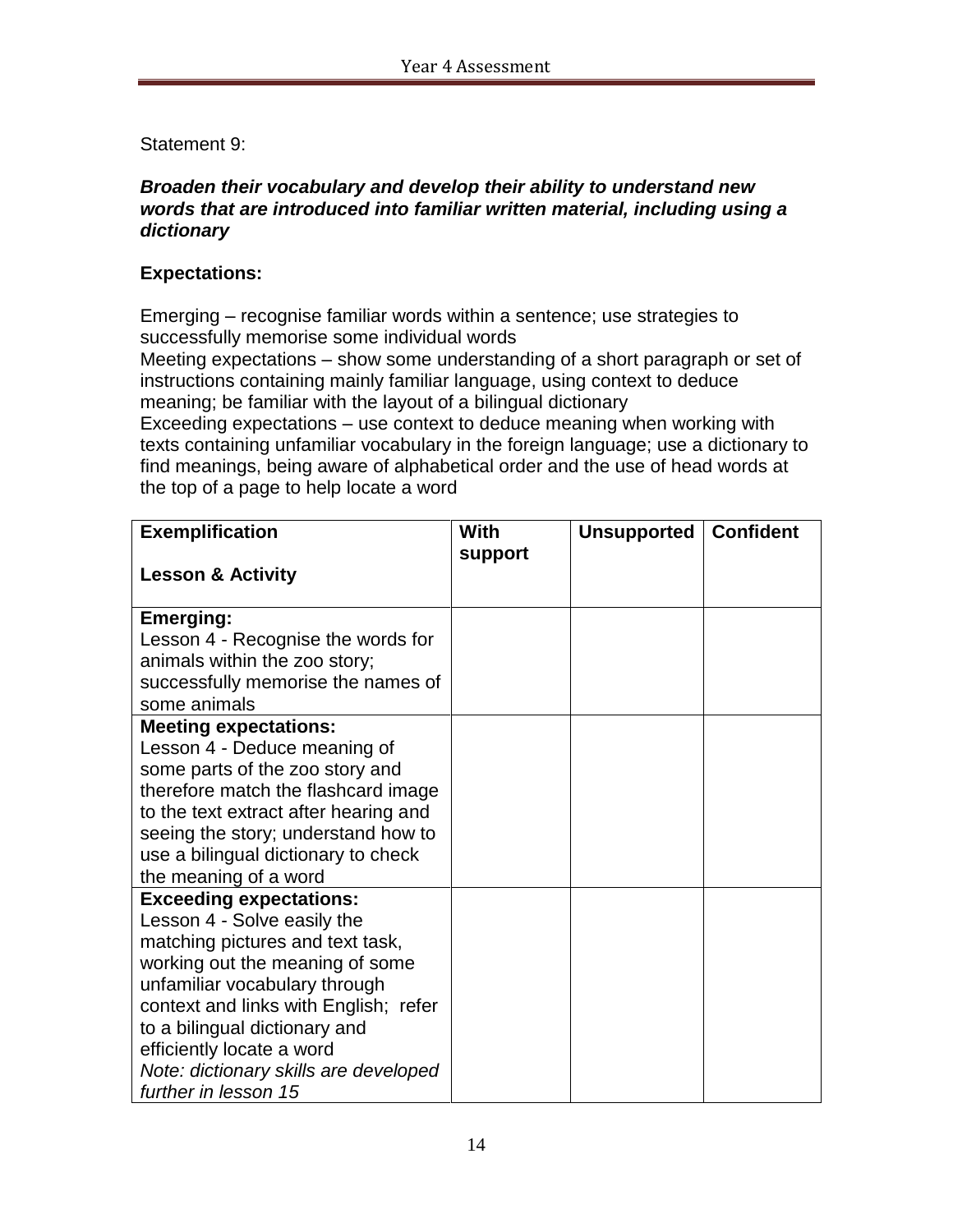Statement 10:

### *Write phrases from memory and adapt these to create new sentences, to express ideas clearly*

### **Expectations:**

Emerging – write two or more simple sentences, with support Meeting expectations – write two or more familiar sentences from memory; spelling may be approximate but sentences are easily recognisable and meaning is clear

Exceeding expectations – write several sentences adapting a model or unsupported, extending sentences using conjunctions and expressing opinions; spelling mainly accurate

| <b>Exemplification</b><br><b>Lesson &amp; Activity</b>                                                                                                                          | With<br>support | <b>Unsupported</b> | <b>Confident</b> |
|---------------------------------------------------------------------------------------------------------------------------------------------------------------------------------|-----------------|--------------------|------------------|
| <b>Emerging:</b><br>Lesson 5 - Write two or more simple<br>sentences about animals, adapting<br>a model                                                                         |                 |                    |                  |
| <b>Emerging:</b><br>Lesson 17 - Prepare an oral<br>presentation by writing a minimum<br>of two simple sentences expressing<br>likes / dislikes of hobbies, using a<br>model     |                 |                    |                  |
| <b>Meeting expectations:</b><br>Lesson 5 - Write sentences about<br>animals, following a model initially<br>and then forming own sentences<br>easily, using adjectives.         |                 |                    |                  |
| <b>Meeting expectations:</b><br>Lesson 17 - Write sentences from<br>memory about likes and dislikes<br>relating to hobbies; spelling may be<br>approximate but meaning is clear |                 |                    |                  |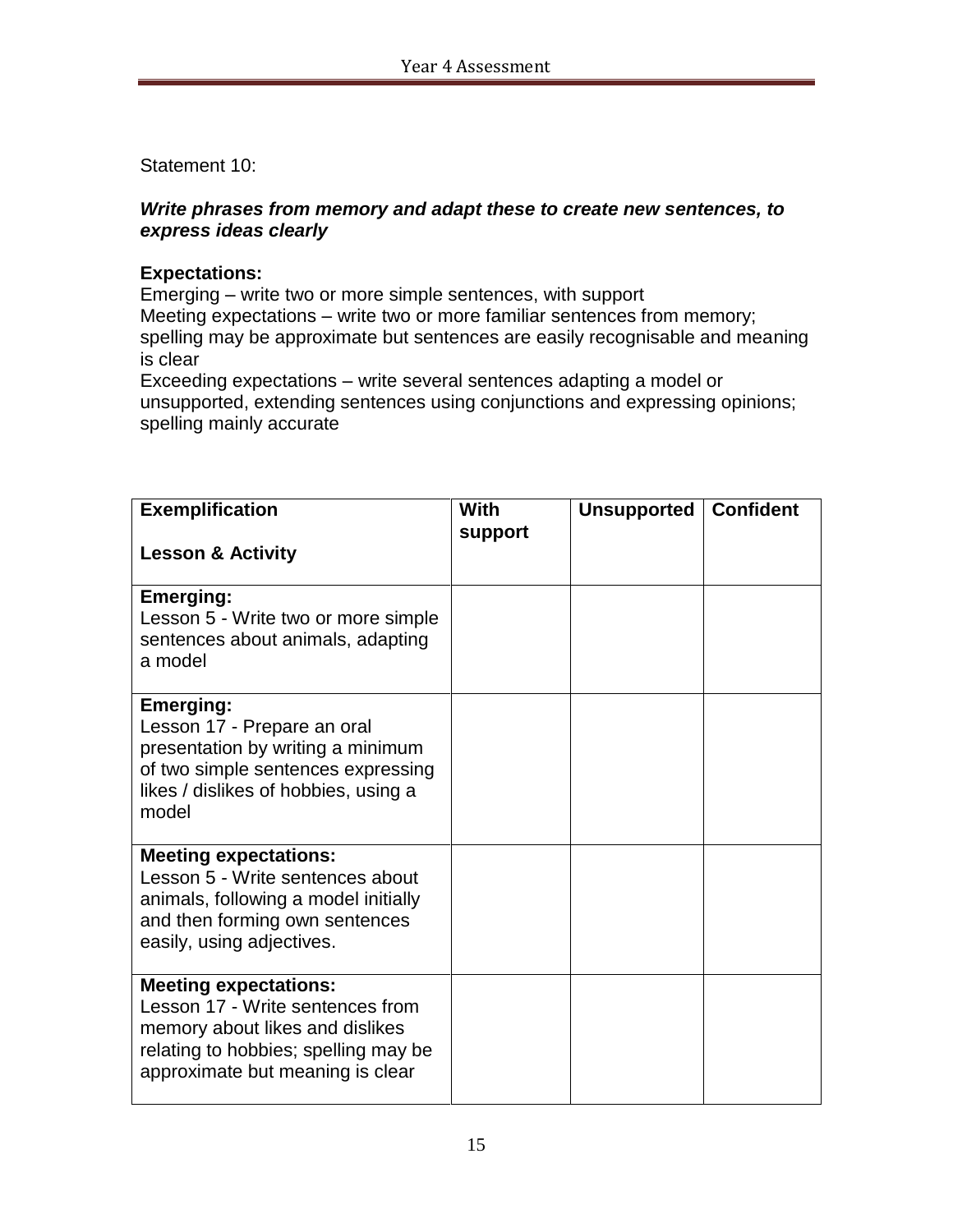| <b>Exceeding expectations:</b><br>Lesson 5 - Write several sentences<br>about animals, initially following a<br>model; experiment with writing to<br>include singular and plural form of<br>the verb 'être' and a range of<br>adjectives |  |  |
|------------------------------------------------------------------------------------------------------------------------------------------------------------------------------------------------------------------------------------------|--|--|
| <b>Exceeding expectations:</b><br>Lesson 17 - Write several sentences<br>on the theme of hobbies, extending<br>some sentences as appropriate with<br>a conjunction; spelling is mainly<br>accurate                                       |  |  |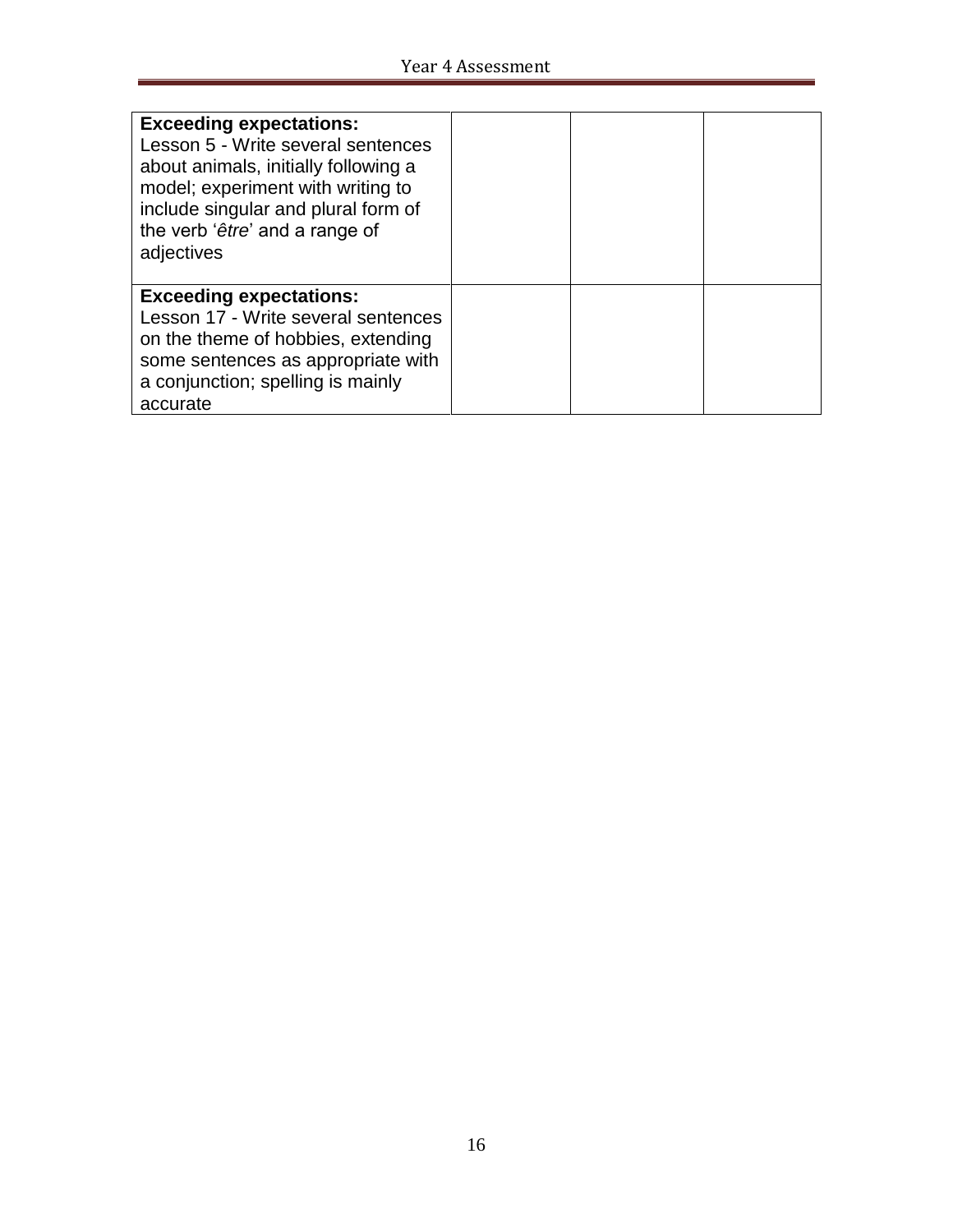### Statement 11:

### *Describe people, places and things orally and in writing*

#### **Expectations:**

Emerging – say and write a sentence containing an adjective to give a description, with support if needed Meeting expectations – say and write several sentences to give a description, adapting a model Exceeding expectations – adapt a short, descriptive paragraph to create new meaning

| <b>Exemplification</b>                                                                                                                                                                                                                                               | With    | <b>Unsupported</b> | <b>Confident</b> |
|----------------------------------------------------------------------------------------------------------------------------------------------------------------------------------------------------------------------------------------------------------------------|---------|--------------------|------------------|
| <b>Lesson &amp; Activity</b>                                                                                                                                                                                                                                         | support |                    |                  |
| <b>Emerging:</b><br>Lesson 3 - Read the description of<br>the monster, draw it and then<br>identify a sentence with an adjective<br>giving a description; attempt to say<br>and write the sentence                                                                   |         |                    |                  |
| <b>Meeting expectations:</b><br>Lesson 3 - Read the description of<br>the monster and change two details,<br>writing sentences using adjectives.                                                                                                                     |         |                    |                  |
| <b>Exceeding expectations:</b><br>Lesson 3 - Read the description of<br>the monster and re-write much of<br>the paragraph, changing the number<br>of arms, legs, colour of hair, feet etc;<br>attempt to place adjectives in the<br>correct position in the sentence |         |                    |                  |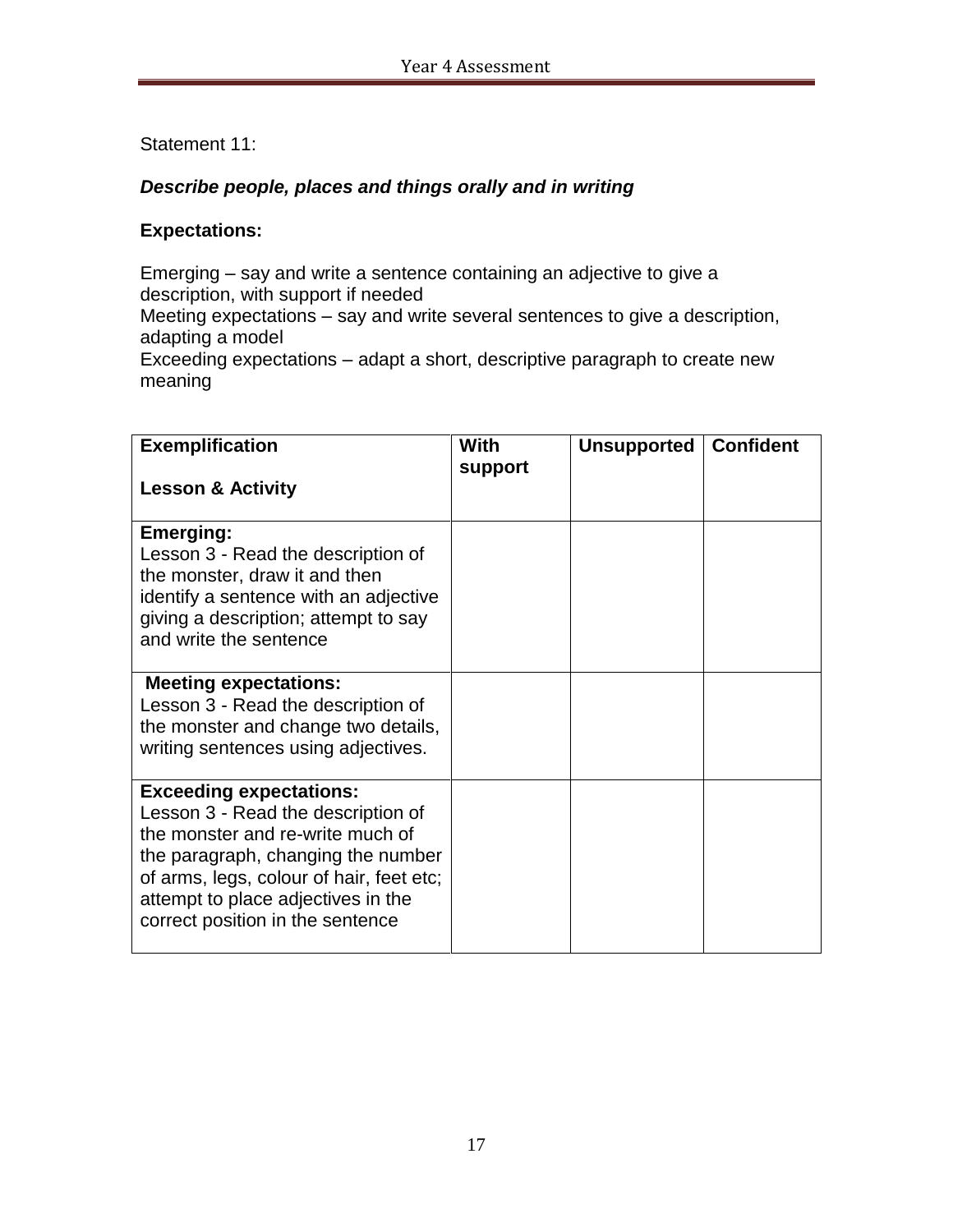Statement 12:

### *Understand basic grammar, key features and patterns of the language and how to apply these to build sentences and how they differ from or are similar to English*

### **Expectations:**

Emerging – understand that nouns have a gender in French (and, if appropriate, that the article indicates gender); recognise negative statements

Meeting expectations – know which article (both indefinite and definite) indicates masculine and feminine; be able to give examples of nouns, adjectives and a conjunction in French; understand that in French adjectives often follow the noun; recognise and use a negative sentence

Exceeding expectations – understand that most but not all adjectives follow the noun; know that some common adjectives precede the noun; understand that gender affects the spelling of adjectives and attempt to apply this knowledge in speech and writing; recognise and use negative sentences; use third person singular and plural form of high frequency verb '*être' (il est, ils sont);* use first and third person of high frequency verb '*avoir'(J'ai, elle a)*

| <b>Exemplification</b><br><b>Lesson &amp; Activity</b>                                                                                                                                                                                                     | With<br>support | <b>Unsupported</b> | <b>Confident</b><br>and<br>exceeding |
|------------------------------------------------------------------------------------------------------------------------------------------------------------------------------------------------------------------------------------------------------------|-----------------|--------------------|--------------------------------------|
| Emerging:<br>Lesson 2 – Understand that all<br>nouns have a gender and that this is<br>evident from the article that<br>precedes the noun $(un / le -$<br>masculine; $une/la$ – feminine); may<br>not be clear which is masculine and<br>which is feminine |                 |                    |                                      |
| <b>Emerging:</b><br>Lesson 17 – Recognise positive and<br>negative statements (J'aime / Je<br>n'aime pas)                                                                                                                                                  |                 |                    |                                      |
| <b>Meeting expectations:</b><br>Lesson 2 – Understand that all<br>nouns have a gender and that this<br>influences the spelling of                                                                                                                          |                 |                    |                                      |